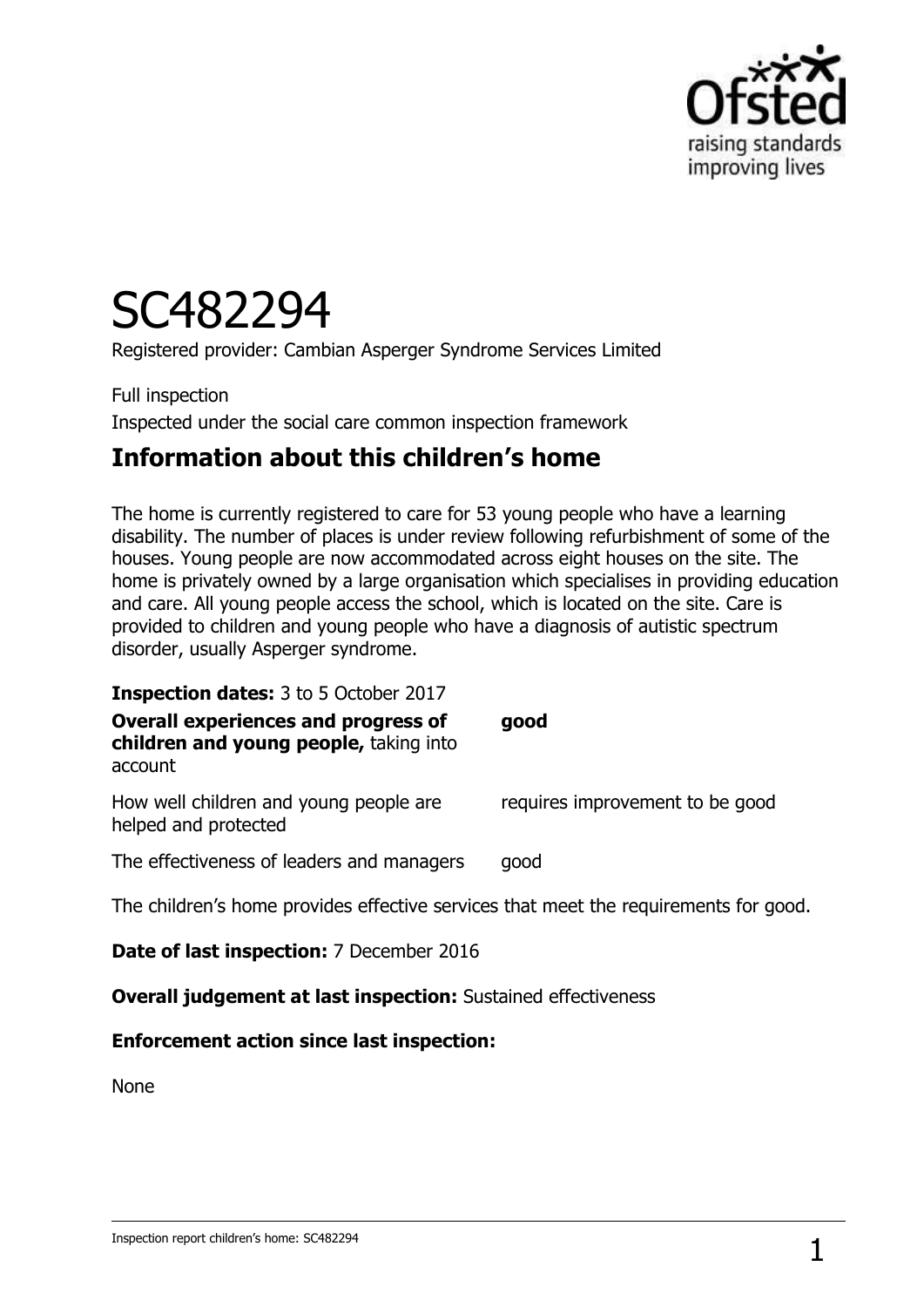

### **Key findings from this inspection**

This children's home is good because:

- $\blacksquare$  The home is in the hands of experienced and capable leaders who identify its strengths and weaknesses. They have addressed the requirements and recommendations of the previous inspection.
- Staff are competent and well trained. They are motivated to provide the best possible support. They are diligent and committed, especially when faced with extreme challenging behaviours that put their own safety at risk.
- Young people enjoy their time at the home. They engage in a wide range of stimulating and meaningful activities.
- Young people make good progress, especially in their social interaction, independence and communication skills.
- Staff are knowledgeable about autism and the specific needs of the young people in their care. Young people enjoy good relationships with staff, especially their key workers.
- Staff communicate effectively with parents. There is effective joint working to provide the best possible care.
- All staff work together to keep young people who are demonstrating high-risk behaviour as safe as possible.
- Staff work well with external professionals, such as the child and adolescent mental health services, to discuss current needs and agree strategies.

The children's home's areas for development:

- The covert administration of medication has not been implemented with sufficient thought or checks to its effectiveness.
- There is no clear rationale for the use of door alarms at night-time.
- There are not currently enough staff, although this is being managed in the short term.
- Fire drills have not been regular.
- The safeguarding records are dispersed and not simple enough to locate and interrogate.
- Children who are struggling to access education in the classroom only have their houses as an alternative.
- The independent visitor reports have been over reliant on the manager's input and should explore a wider range of sources.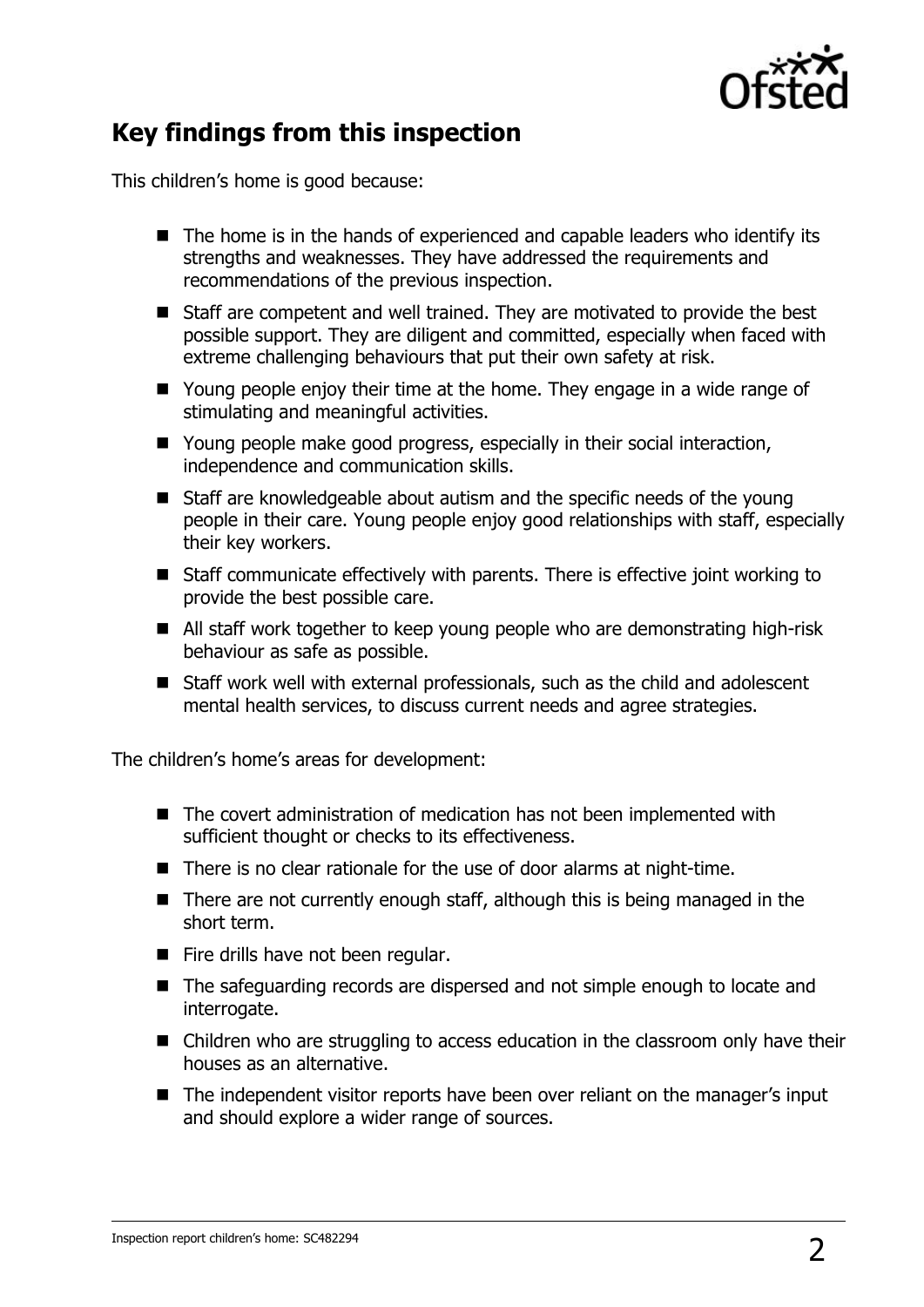

## **Recent inspection history**

| <b>Inspection date</b> | <b>Inspection type</b> | <b>Inspection judgement</b> |
|------------------------|------------------------|-----------------------------|
| 07/12/2016             | Interim                | Sustained effectiveness     |
| 04/07/2016             | Full                   | Good                        |
| 02/02/2016             | Interim                | Improved effectiveness      |
| 05/10/2015             | Full                   | Requires improvement        |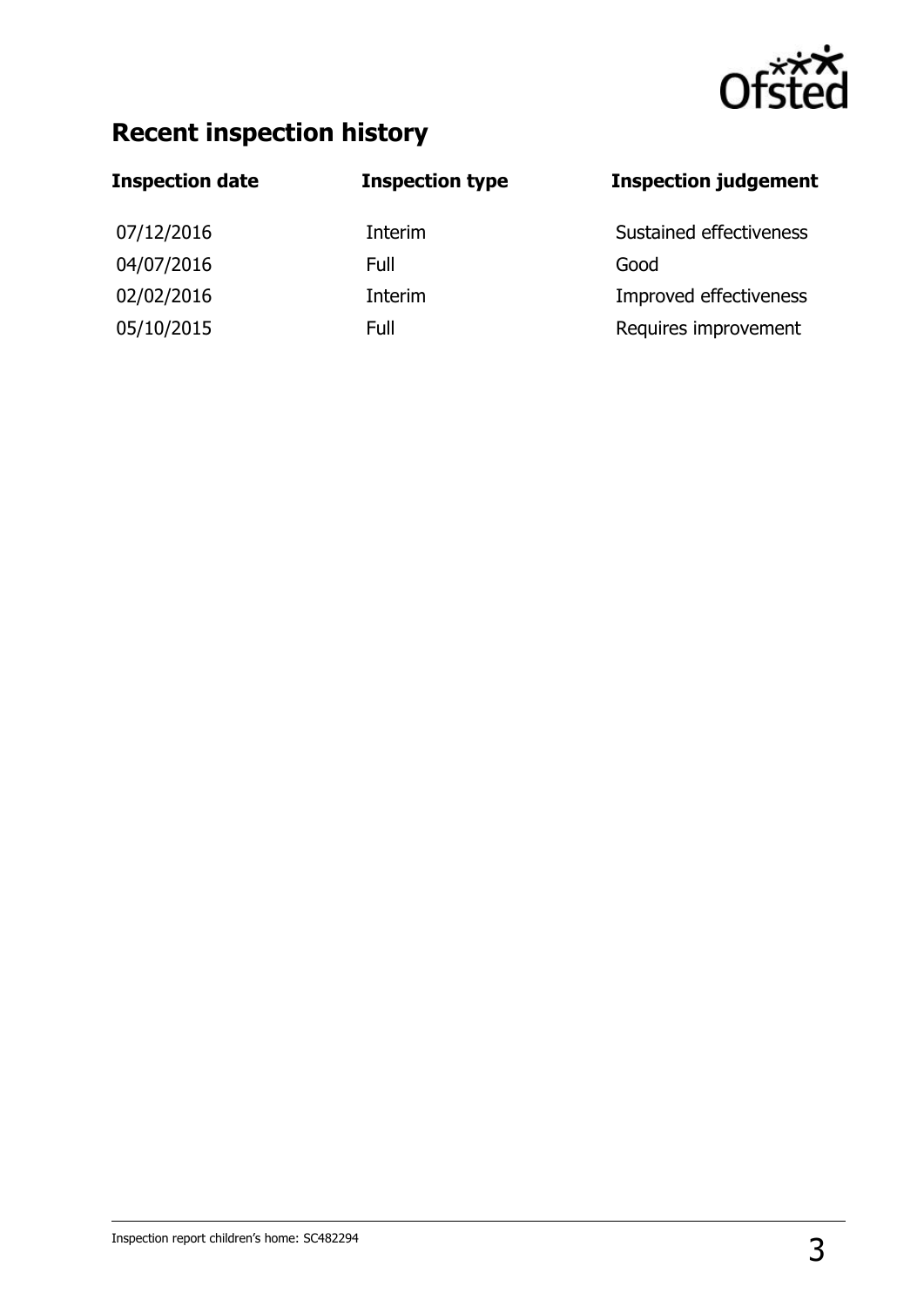

### **What does the children's home need to do to improve?**

#### **Statutory requirements**

This section sets out the actions that the registered person(s) must take to meet the Care Standards Act 2000, Children's Homes (England) Regulations 2015 and the 'Guide to the children's homes regulations including the quality standards'. The registered person(s) must comply within the given timescales.

| <b>Requirement</b>                                                                                                                                                                                                                                                                             | Due date   |  |
|------------------------------------------------------------------------------------------------------------------------------------------------------------------------------------------------------------------------------------------------------------------------------------------------|------------|--|
| Seek to secure the input and services required to meet each<br>child's needs. (Regulation 5 (b))                                                                                                                                                                                               | 05/12/2017 |  |
| Administer medicine which is prescribed for the child as<br>prescribed to the child for whom it is prescribed. (Regulation 23<br>(2)(b))                                                                                                                                                       | 05/12/2017 |  |
| 12. In order to meet the protection of children standard the<br>registered person is required to-                                                                                                                                                                                              | 05/12/2017 |  |
| assess whether each child is at risk of harm, taking into account<br>information in the child's relevant plans, and, if necessary, make<br>arrangements to reduce the risk of any harm to the child and<br>help each child to understand how to keep safe. (Regulation 12<br>$(2)$ (a)(i)(ii)) |            |  |
| 13. In order to meet the leadership and management standard<br>the registered person is required to-                                                                                                                                                                                           | 05/12/2017 |  |
| ensure that the home has sufficient staff to provide care for<br>each child. (Regulation 13 (2)(d))                                                                                                                                                                                            |            |  |
| Take adequate precautions against the risk of fire, and ensure<br>by means of fire drills and practices at suitable intervals that<br>children are aware of the procedure to be followed in case of<br>fire. (Regulation 25 $(1)(a)(d)$ )                                                      | 05/12/2017 |  |
| 12. In order to meet the protection of children standard the<br>registered person is required to-                                                                                                                                                                                              | 05/12/2017 |  |
| ensure staff understand the roles and responsibilities in relation<br>to protecting children that are assigned to them by the<br>registered person. (Regulation 12 $(2)(a)(v)$ )                                                                                                               |            |  |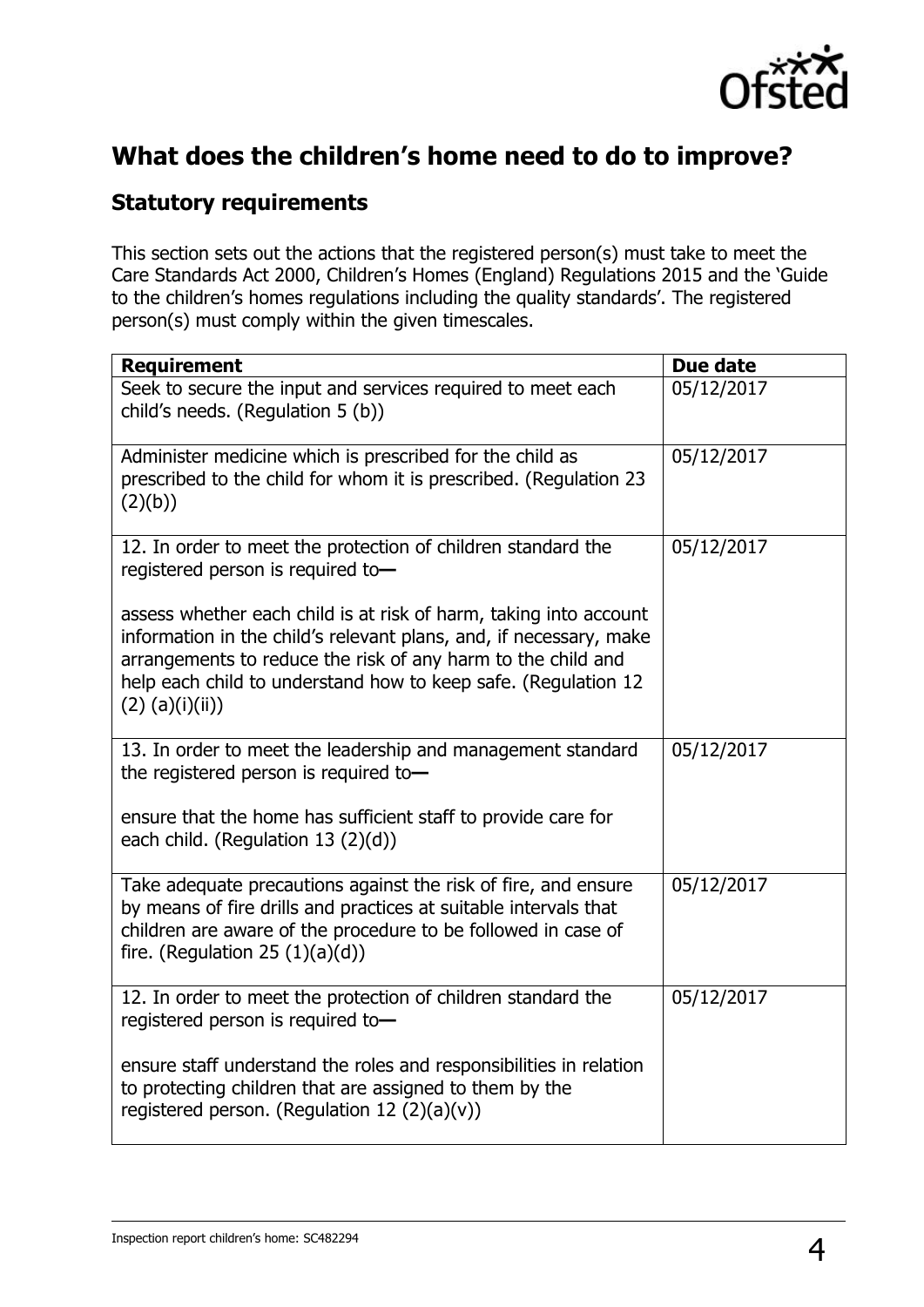

#### **Recommendations**

- Children should be in full-time education. ('Guide to the children's homes regulations including the quality standards', page 28, paragraph 5.14) Specifically, create clearer boundaries between school and home if a child is unable to join a classroom.
- Any individual appointed to carry out visits to the home as an independent visitor must make a rigorous and impartial assessment of the home's arrangements for safeguarding and promoting the welfare of the children in the home's care. ('Guide to the children's homes regulations including the quality standards', page 65, paragraph 15.5)

### **Inspection judgements**

#### **Overall experiences and progress of children and young people: good**

Young people make good progress in this home. Young people who have social and communication difficulties learn to engage with others and make friends. They visit each other in the various houses across the school site and participate in joint activities. Staff encourage young people to develop their independence skills, such as going for a walk on their own or doing their own laundry. Young people relish the opportunity to do this and are confident that staff will show them what to do.

Young people engage in a wide range of meaningful and stimulating activities, such as ice-skating and indoor skydiving. They provide peer support to each other, for example if a friend is fearful of trying a new activity. Young people are able to have new experiences that at one time seemed impossible for them.

Young people enjoy a warm and supportive relationship with staff, especially their key worker. Staff spend time with them, take an interest in them and guide them in the right direction. One young person showed his appreciation of his key worker by buying a card and flowers from his own pocket money to say thank you. A parent said of her child's experience, 'His key-worker is exceptionally good.' Key workers act on any conversation that causes concern, such as young people talking of hurting themselves. The registered manager acts on this information, adapting strategies and redeploying staff to keep young people safe.

Young people have a voice in the home. As well as the good relationship with their key worker, young people access the complaints procedure or express their views through the school council. Staff listen to them and respond, for example they have purchased new scooters and arranged a bedroom move in response to recent requests.

Parents spoke highly of the home. They said that their children have the best possible experience and make great strides in improving behaviour. Parents value the regular conversations that they have with their child's key worker. Parents said that staff keep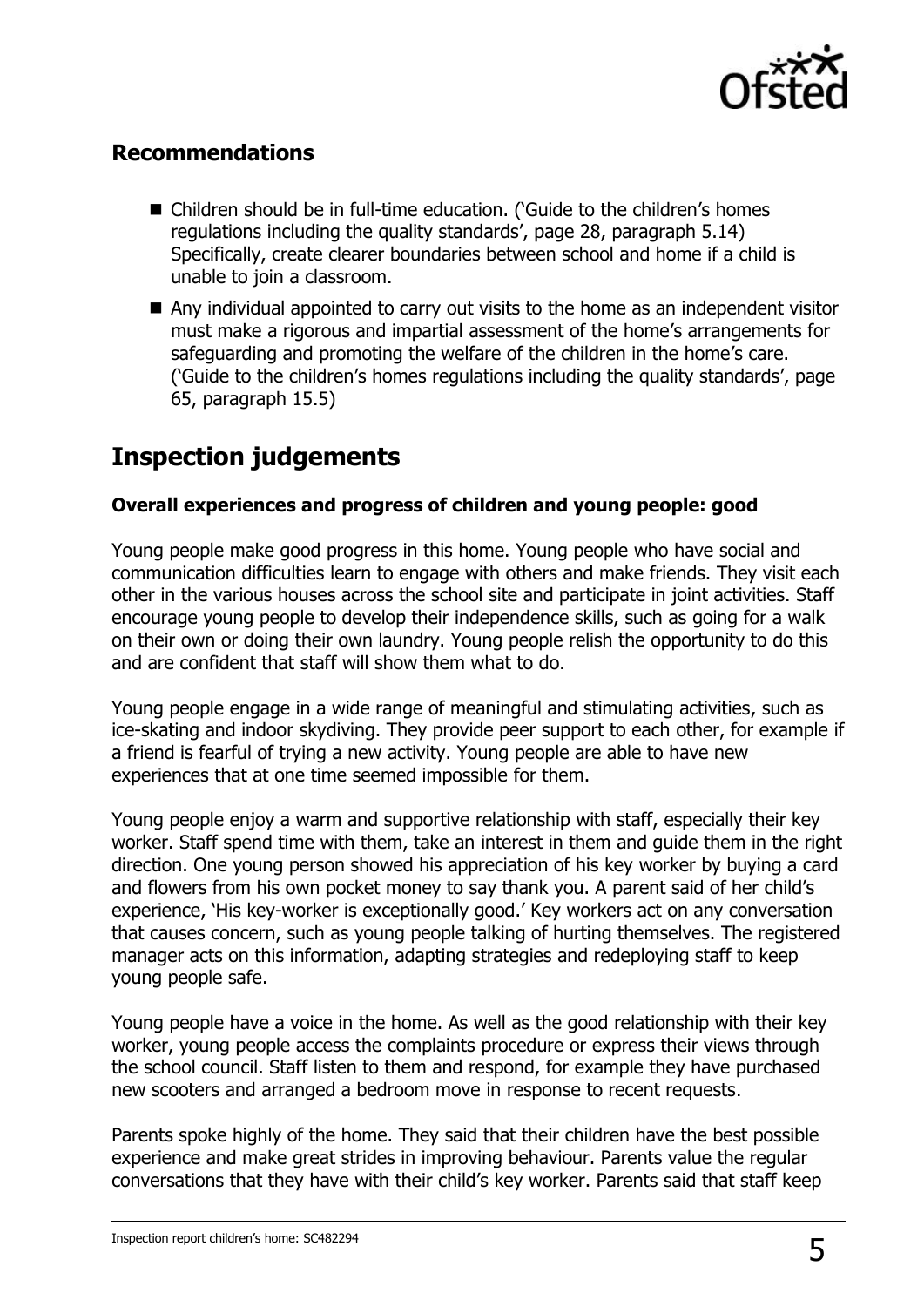

them informed and that no question or request is too much trouble. Parents reported a warm welcome when they visit the school, even if they arrive unannounced.

On occasion, some young people struggle to access education. Staff do their best to support their learning, for example by relocating to the home. This is not ideal. Young people on the autistic spectrum may find it difficult to separate their learning environment from their home environment and associate their home as place they go to for poor behaviour.

Young people are in good health. Staff ensure that their physical needs are met. They use social stories to explain why good health is essential. Some young people who had never been to an optician have now had their eyesight checked. Of particular note is the approach to mental health. Staff are acutely aware of the indicators that a young person may be struggling. They help young people to express themselves and engage with other professionals, such as the home's clinical psychologist, to discuss how best to improve mental health.

Young people make good progress towards independence. They learn how to cook, do their laundry and manage money. Young people who have social interaction challenges learn to function in the wider community.

Young people who are new to the home spoke highly of their induction experience. They said that staff and other young people make them welcome. They settle quickly into the residential experience and make friends. They said that staff treat them respectfully and form good relationships with them. They say they are able to stay in contact with their families and do not feel lonely.

#### **How well children and young people are helped and protected: requires improvement to be good**

Staff are proficient in dealing with challenging incidents. Other professionals train them in de-escalation skills as well as physical intervention. Staff follow the behaviour management plans to keep everyone as safe as possible. However, some staff have been injured because of these incidents. Line managers provide good support and review risk assessments as a result. Staff use a variety of positive reward systems to promote good behaviour. They help young people to identify and express their emotions and feelings. Staff, on occasion, use physical intervention to keep young people safe. They maintain appropriate records which now meet the requirement made at the last inspection. Parents spoke positively of the approach to behaviour management. One parent said of their young person, 'His behaviour can be challenging but the school coordinates things well. They are excellent at communicating incidents and discussing strategies.' A parent confirmed this, saying, 'They could not have handled it better. They do a fantastic job. It is a team effort.'

The senior management team recognised the need to analyse incidents further. It has appointed a behaviour support lead specifically for this role. Good progress has been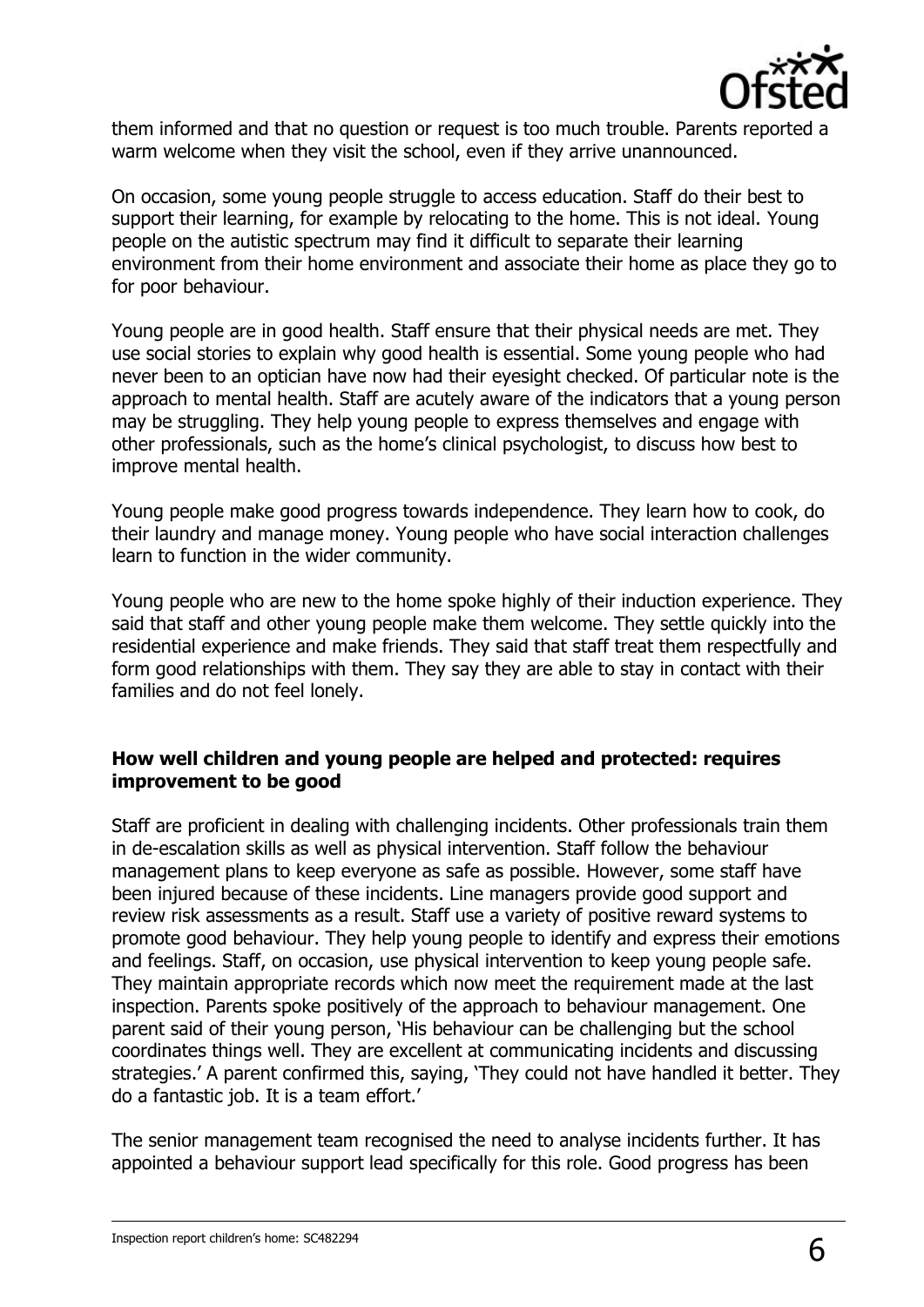

made, such as identifying indicators in young people who may bite. Staff now have access to personal protective equipment in this case. Key staff, such as the clinical psychologist, are skilled at debriefing young people after an incident. They tailor the conversation at a level dependant on the communication needs of each individual. The opportunity for young people's anxiety and subsequent challenging behaviour to decrease is maximised.

Staff use risk management plans that are of a good quality. The plans inform them of the presenting behaviours and the various strategies to use as those behaviours become more risky. Since the last inspection, staff have been particularly adept at keeping young people safe who are exhibiting high-risk behaviours. They work with parents and other professionals to discuss immediate strategies, reflect on antecedents and plan future support. They rearrange bedrooms to minimise the risk of young people using items to hurt themselves. Staff are trained in emergency interventions, such as using ligature scissors. They follow protocols to involve external professionals when required.

Bullying is not an issue in the home. Young people who struggle with social interaction make friends. They visit each other in the different houses on site. They enjoy activities together away from the home. Staff are on hand to help young people interpret and resolve any disagreements.

Staff have administered medication covertly, as requested by a parent. This has been without the advice and guidance of health professionals. Managers have not sought information on the effectiveness of the medication when mixed with a drink. Records do not evidence when staff administered medicine covertly and when they did not. It is unclear whether they have administered the full dose on every occasion.

Young people of both genders occupy some of the houses. The registered manager has some control measures in place to manage risk. However, when there are no waking night staff on duty, door sensors are not used. Key workers do some work with young people to keep themselves safe but this does not specially include night-time arrangements. For some young people assessed as at risk of sexual exploitation or sexualised behaviour, the night-time risk assessments require greater individualisation.

Senior staff have reviewed the school's fire risk assessment following a recent instruction from the Department for Education to all schools. The quality of the revision is poor. They have not identified key hazards, such as fire doors propped open and storage of combustible materials. Buildings, recently refurbished, do not have the correct documentation. Staff have not carried out fire drills at frequent intervals at various times of the day, across care and education. Senior staff took corrective action during the inspection.

The senior leadership team has appointed a designated safeguarding lead and a number of deputies. The senior leadership team members work together to address any concerns as they arise, including referral to the local authority officer designated for safeguarding. Practice is effective. External safeguarding professionals said that there is good communication and reporting with agencies. They said that the school is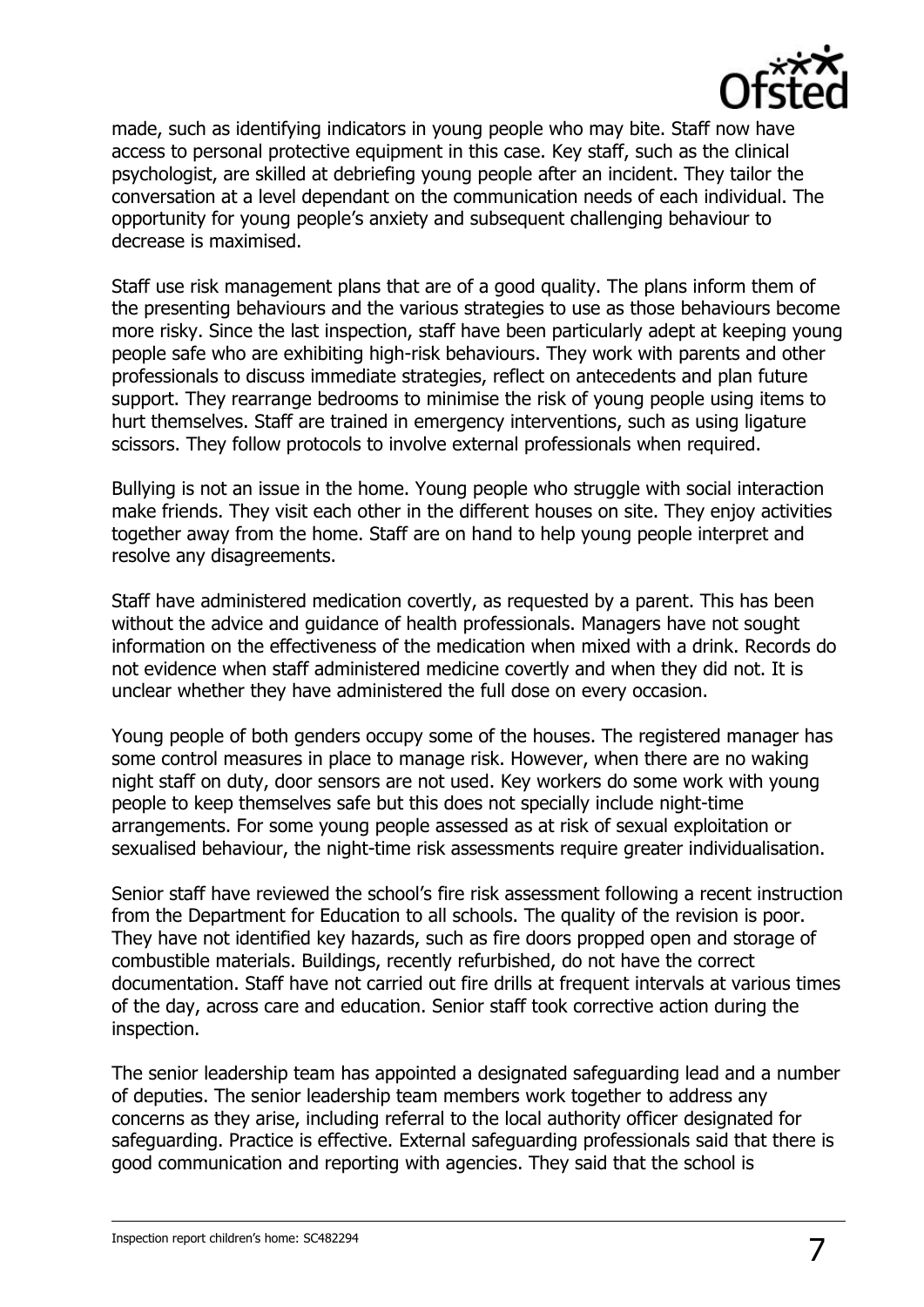

responsive to guidance and advice. However, some record keeping needs improving, for example documents could not easily demonstrate which staff require safeguarding training and the number of referrals to children's social services. The lines of delegated responsibility are unclear for such tasks. Senior leaders recognise the need to include a chronology, with times and dates, in some key documents.

Staff demonstrate a good understanding of the risks in the cyber world. E-safety is a continuous item for discussion and education. Young people understand how to keep themselves safe. They trust the staff in the home and talk with them about any issues that concern them.

Senior staff implement safer recruitment practice. They employ adults deemed to be suitable to work with children.

#### **The effectiveness of leaders and managers: good**

The home is in the hands of an experienced and competent leadership team. The leadership team members have high expectations of themselves and others. They have their finger on the pulse and ensure that young people living in the home have a positive experience of care. The senior leadership team (SLT) is aware of the need to recruit staff. It has innovative strategies to attract and recruit people. Maintaining sufficient staffing numbers remains a challenge, especially waking night staff. The registered manager utilises agency staff and overtime to manage the current situation. However, this is not sustainable long-term.

The SLT identifies other strengths and weaknesses of the home. For example, it recognises the need to improve security for the whole site, including the installation of new gates and fencing. This is in the long-term development plan.

The registered manger is effective in monitoring the home. He processes the day-to-day information to make pertinent decisions, such as in staff deployment. He reviews incidents and ensures that protocols are followed. He provides the statutory six-monthly review on the quality of care to Ofsted. The SLT has recognised the need to improve the external monitoring of the home, in particular the quality of the independent visitor's report. Currently, the report lacks full independence, for example the most recent report had an over-reliance on the registered manager's view of the setting.

The registered manager gathers relevant information to inform care planning documents. He ensures that placement plans are succinct and inform staff of the relevant needs and most up-to-date information. Staff show a good knowledge of the plans and apply them in practice. The registered manager is aware that plans could be shared more frequently with young people to increase their input into them.

The registered manager is showing good leadership. He notifies relevant authorities, including Ofsted, of significant events. He takes necessary action to keep young people safe. He has addressed the requirements and recommendations from the previous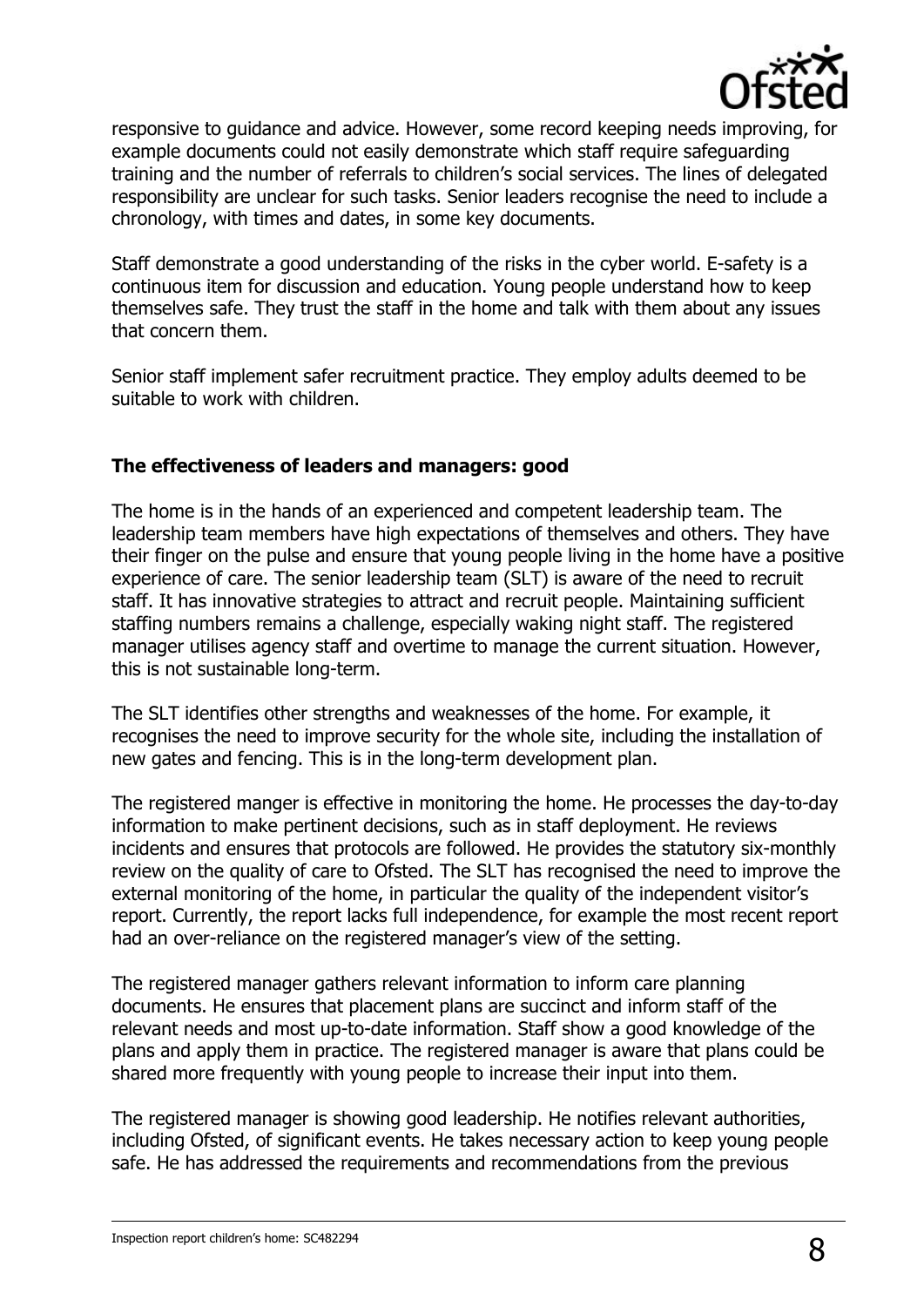

inspection. He has helped develop a culture of high expectations and aspirations for all young people living in the home.

Staff are competent and well trained. They show a good understanding of the needs of young people on the autistic spectrum. They said that line managers support them well, for example through the supervision process. They demonstrate a comprehensive knowledge of the individual needs of the young people in their care. Staff are committed to providing the best possible care, remaining calm and professional when presented with challenging behaviour. Staff put their training to use, working as a team, to defuse situations. A parent spoke very highly of their approach. She said, 'My son can be provocative. They are brilliant in their approach to him; they know how to de-escalate things.'

Staff develop good relationships with parents. Parents report excellent communication. One parent said, 'Staff are not condescending. I am an equal. We work together for the sake of my child.'

Young people live in a warm and comfortable environment. Recent refurbishment to some buildings has been completed to a high standard. Young people personalise their rooms so that they have a sense of identity and belonging.

### **Information about this inspection**

Inspectors have looked closely at the experiences and progress of children and young people. Inspectors considered the quality of work and the differences made to the lives of children and young people. They watched how professional staff work with children and young people and each other and discussed the effectiveness of help and care provided. Wherever possible, they talked to children and young people and their families. In addition, the inspectors have tried to understand what the children's home knows about how well it is performing, how well it is doing and what difference it is making for the children and young people whom it is trying to help, protect and look after. The inspection was aligned with an inspection of education, for which a separate report is available.

Using the 'Social care common inspection framework', this inspection was carried out under the Care Standards Act 2000 to assess the effectiveness of the service, how it meets the core functions of the service as set out in legislation, and to consider how well it complies with the Children's Homes (England) Regulations 2015 and the 'Guide to the children's homes regulations including the quality standards'.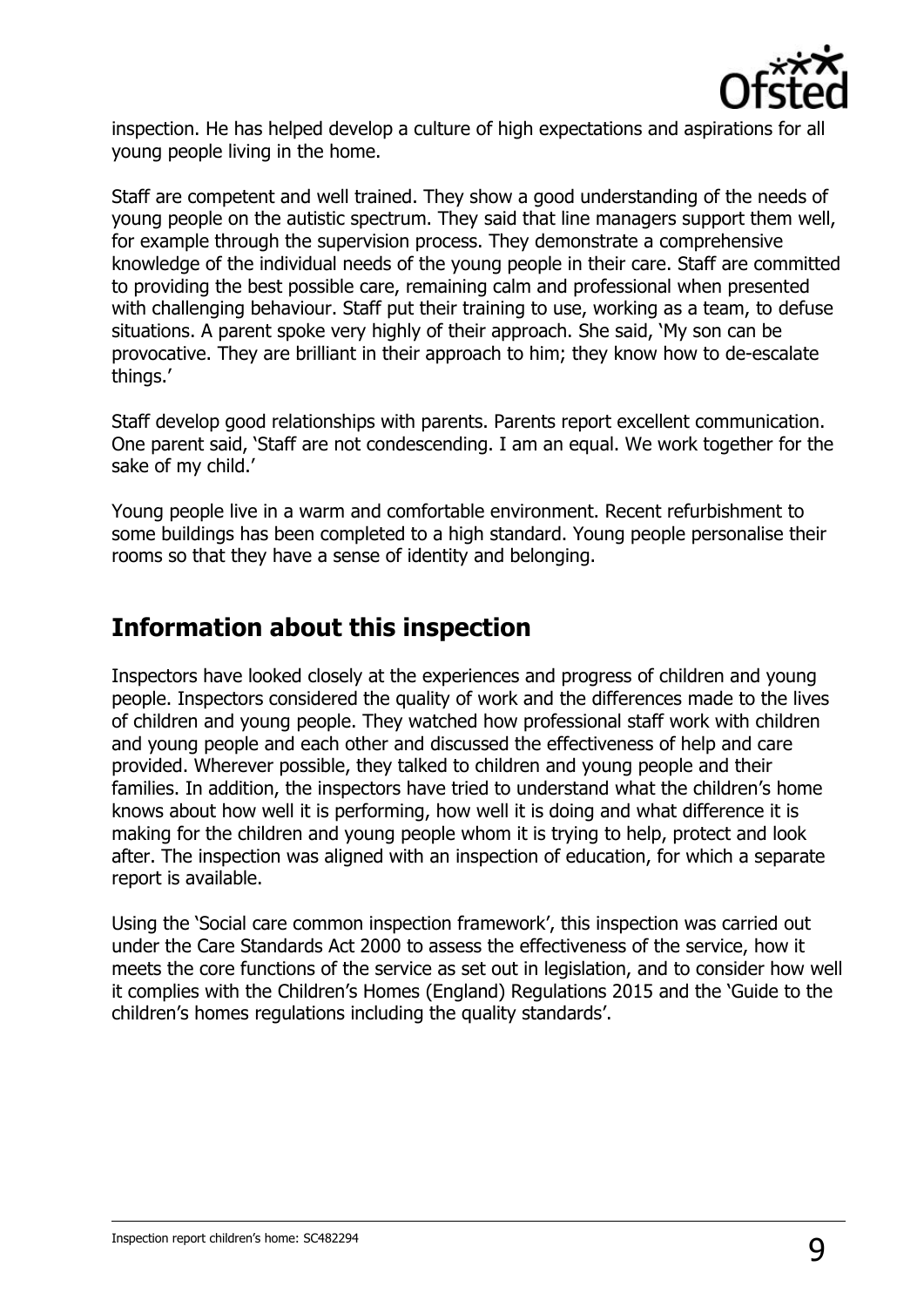

### **Children's home details**

#### **Unique reference number:** SC482294

**Provision sub-type:** Residential special school

**Registered provider:** Cambian Asperger Syndrome Services Limited

**Registered provider address:** 4th Floor, Waterfront Building, Chancellor's Road, Hammersmith Embankment, London W6 9RU

**Responsible individual:** Karen Gittins

**Registered manager:** Gavin Woods

### **Inspector(s)**

Keith Riley, social care inspector Amanda Maxwell, social care inspector